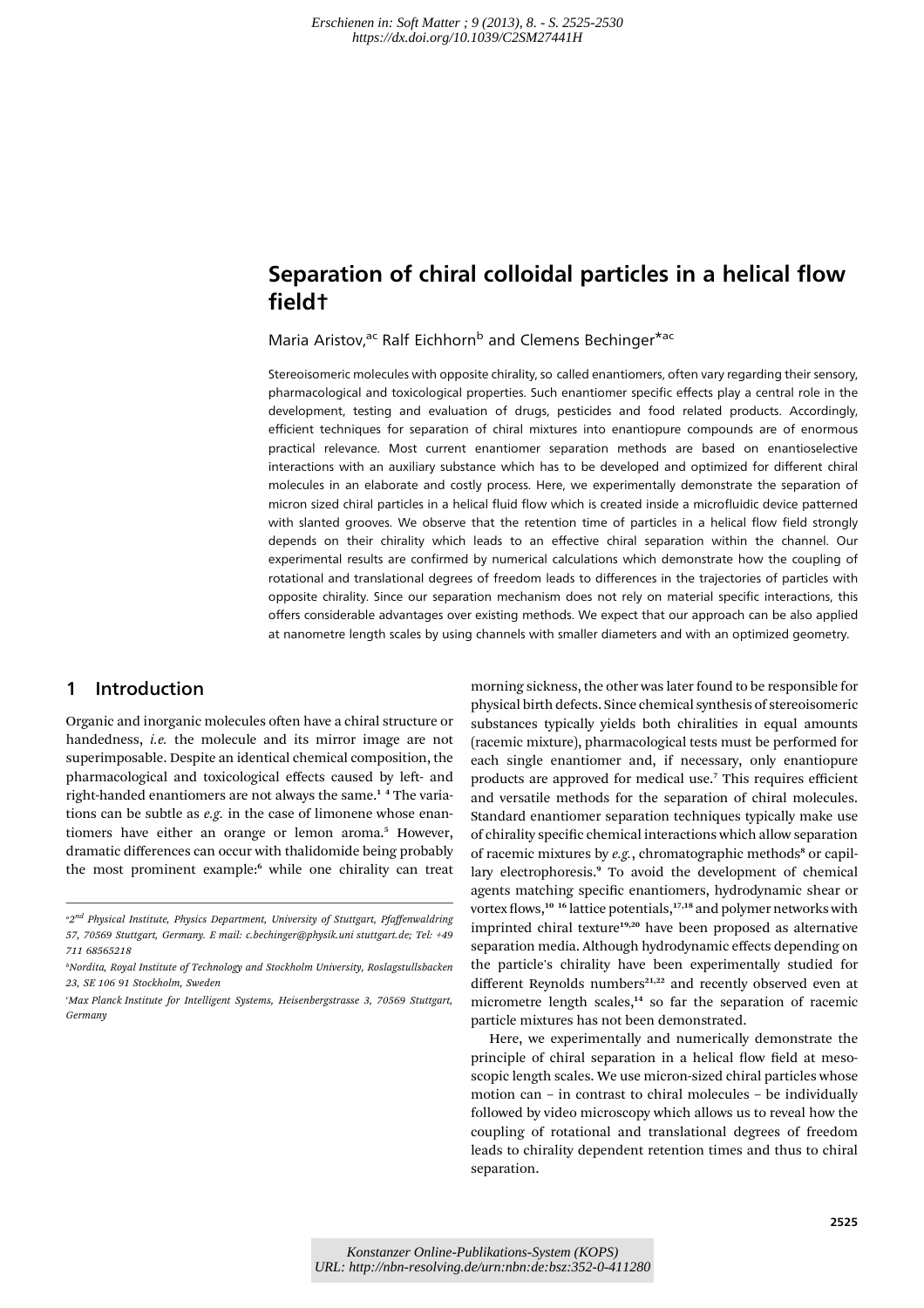#### 2 Experimental system

Three-dimensional particles with right  $(R$  for rectus) and left handed (*S* for *sinister*) chiralities and dimensions of 6  $\times$  6  $\times$ 6  $\mu$ m<sup>3</sup> are made from photoresist SU-8 (MicroChem) by photolithography according to ref. 23 and labelled with green (R, 0.04 mg ml<sup>-1</sup> Nile Red, Invitrogen) and blue  $(S, 0.1 \text{ mg ml}^{-1} 2.6$ -ANS, Invitrogen) fluorescent dyes<sup>24</sup> (ESI Movie1<sup>†</sup>) (Fig. 1A and B). Microfluidic channels as shown in Fig. 1C with rectangular cross-sections and periodically arranged grooves at the top are created from thin layers of an elastomer (polydimethylsiloxane, PDMS) which are attached to microscope slides.<sup>25</sup> Application of a hydrostatic pressure of  $\Delta P = 5 \times 10^3$  Pa to such devices by connecting the channel's inlet and outlet to reservoirs with different water levels leads to a helical flow field whose circulating direction is determined by the orientation of the ridges relative to the pressure drop.<sup>26</sup> Typical particle concentrations for continuous and pulsed measurements ranged between 10 and  $10<sup>5</sup>$  particles per µl. The particle motion projected onto the  $xy$ -plane was imaged using an inverted fluorescent microscope coupled to a video camera. Particle numbers were obtained by digital video microscopy at a frame rate of 12 fps and an exposure time of 70 ms. At a typical flow velocity of 1 mm  $s^{-1}$ , particle images appear as green and blue streaks with approx. 10  $\mu$ m of length (ESI Movie2 $\dagger$ ). From the number of streaks the  $R : S$  particle ratio and the particle number averaged over channel segments of 1 mm are obtained.

#### 3 Theoretical model and numerical simulations

The dynamics of chiral particles is modelled by the overdamped equations of motion

$$
\begin{pmatrix} \dot{\vec{r}} \\ \dot{\vec{\phi}} \end{pmatrix} = \begin{pmatrix} \mu^{\text{tt}} & \mu^{\text{tr}} \\ \mu^{\text{rt}} & \mu^{\text{tr}} \end{pmatrix} \begin{pmatrix} \vec{F} \\ \vec{T} \end{pmatrix} + \begin{pmatrix} \vec{\xi}_r(t) \\ \vec{\xi}_\varphi(t) \end{pmatrix} . \tag{1}
$$

Here,  $\vec{r}$  and  $\vec{\varphi}$  represent the particle's translational and rotational degrees of freedom and  $\mu = \begin{pmatrix} \mu^{\text{tt}} & \mu^{\text{tr}} \\ \mu^{\text{rt}} & \mu^{\text{tr}} \end{pmatrix}$  is the 6  $\times$  6 mobility tensor which describes the coupling between particle translation and rotation *via* tensor components  $\mu^{\text{tr}}$  and  $\mu^{\text{rt}}$ .  $\vec{F}$ 

and  $\vec{T}$  are the hydrodynamic friction forces and torques imposed on the particle by the flow field inside the patterned channel (see ESI†). The last term in eqn (1) corresponds to

Gaussian distributed white noise 
$$
\xi(t) = \begin{pmatrix} \vec{\xi}_r(t) \\ \vec{\xi}_\varphi(t) \end{pmatrix}
$$
 with  $\langle \xi_i(t)\xi_j(s) \rangle =$ 

 $2D_{ij}\delta(t \quad s)$   $(i, j \in \{1, 2, ..., 6\})$  and the diffusion tensor  $D_{ij}$  which obeys the Einstein relationship  $D_{ij} = \mu_{ij}kT$  with kT being the thermal energy. To allow for comparison with experimental data, eqn (1) is sampled over different initial conditions and realizations of the thermal noise. Since the mean particle distance in our experiments is about 40  $\mu$ m, direct particle interactions have been neglected in the simulations. Chiral particles are modelled by seven rigidly connected spherical beads of  $1 \mu m$  radius which closely resembles the dimensions of the particles used in the experiments (Fig. 1A).<sup>27</sup> Based on the friction tensors for the hydrodynamic interactions between any pair of such beads, the mobility tensor  $\mu = \begin{pmatrix} \mu^{\text{tt}} & \mu^{\text{tr}} \\ \mu^{\text{rt}} & \mu^{\text{rr}} \end{pmatrix}$  was determined (see ESI†). For a single spherical bead, eqn (1) reduces to a simple equation for  $\vec{r}$  with scalar  $\mu^{\text{tt}}$ , because of the irrelevant rotational degrees of freedom ( $\mu^{\text{tr}} = \mu^{\text{rt}} = \mu^{\text{rr}} = 0$ ).

For the numerical simulations of the particle motion, first the fluid flow (in the absence of any particles) is computed in a part of the structured channel consisting of five periods (in the  $x$ direction) by solving the Navier–Stokes equation for vanishing Reynolds number<sup>28,29</sup> with no-slip boundary conditions at fluidsolid interfaces and for a prescribed pressure drop over the channel length using COMSOL. Then, the resulting solution for the flow velocity and vorticity in the central basic period is periodically continued and used as the "external" flow field to calculate  $\vec{F}$  and  $\vec{T}$  when numerically integrating the equations of motion eqn (1). Integration is performed by using the Euler algorithm (time-step  $1 \mu s$  or smaller), and collisions of the particles with the (hard) channel walls are treated by the so-called rejection scheme.<sup>30</sup>

## 4 Results and discussion

For the experimental demonstration of chiral separation, we injected a single pulse of a chiral particle mixture into a channel with a right handed flow circulation (Fig. 1C). A spatially sharp defined pulse of high particle concentration was created via



Fig. 1 Fabrication of chiral microparticles and microfluidic channels with a helical flow field. (A) Schematic illustration of particles of opposite chirality R (green/light grey) and S (blue/dark grey) and their description by seven spherical beads in the numerical simulations. For the definition of the particle chirality we compare them with right and left handed spirals (inset). (B) SEM micrograph of chiral particles with some particles artificially coloured corresponding to their chirality. (C) Microfluidic channels made from PDMS (light blue and red; side walls omitted to enhance visibility) deposited on a microscope slide with width W = 150 µm and height H = 115 µm. PDMS is periodically patterned with obliquely (45°) oriented ridges (red/dark grey) with height  $H$   $h = 50 \mu m$ , width  $b = 40 \mu m$  and centre centre distance  $L = 146 \mu m$ . Application of a pressure gradient along the channel leads to a right handed helical flow field (arrow). The total length of the channel, which consists of 15 straight segments of 65 mm length connected by bends of 180°, is  $L_{ch} = 1$  m.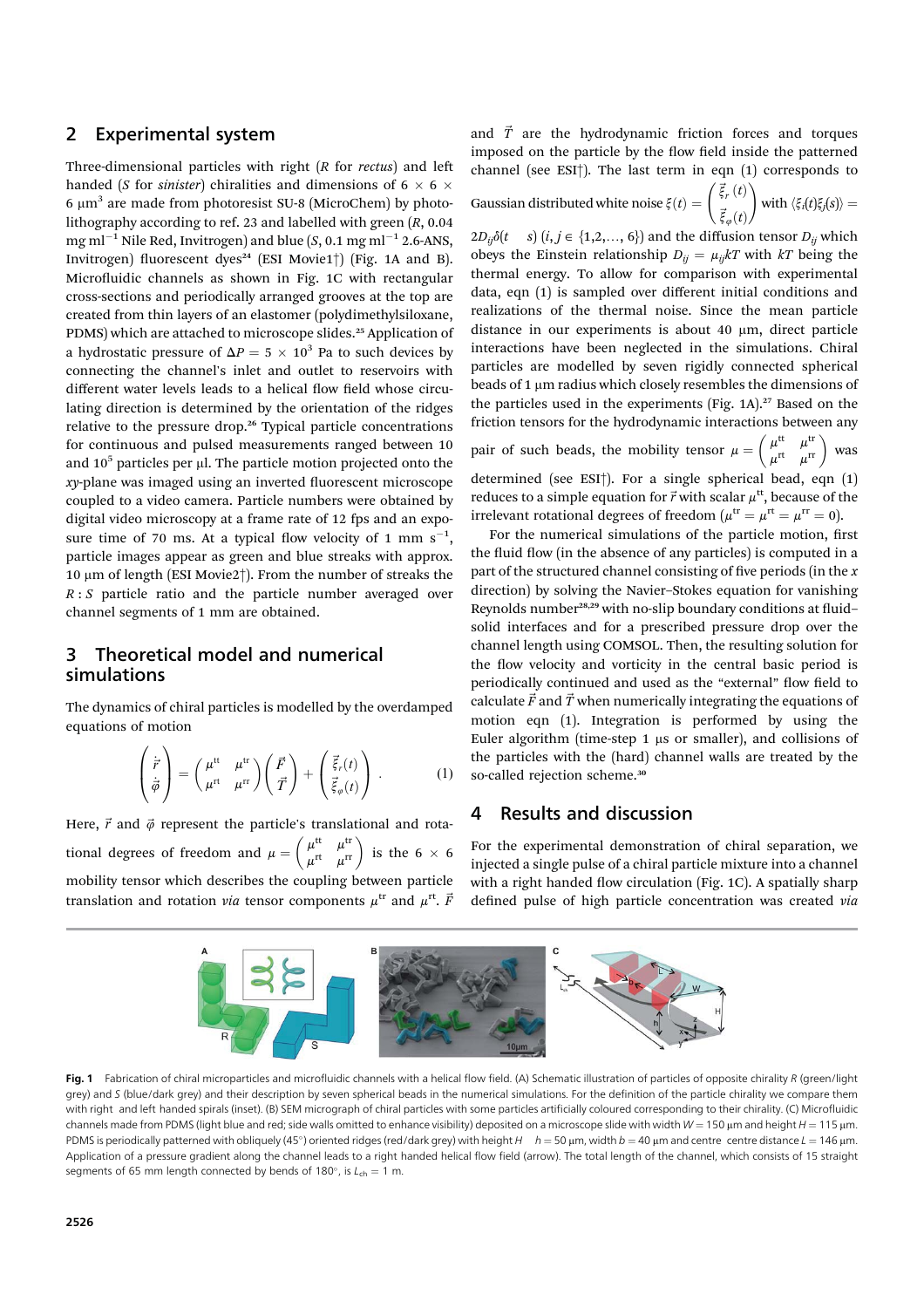

Fig. 2 Chiral separation in a right handed helical flow field. (A) Principle of hydrodynamic gating for insertion of a spatially confined volume of a chiral mixture into a microchannel. During the injection process, the pressures at the inlets 1, 3 and the outlets 2, 4 are varied as follows: first the pressures at the inlets 1, 3 and the outlets 2. 4 are adjusted to  $p_1 = p_3$  and  $p_2 = p_4$  with  $p_2 < p_1$ . This leads to two flows with constant rates  $Q_{12} = Q_{34}$ . During injection,  $p_1$  is increased for about one second and then returned to its original value. (B) Snapshots of the measured fluorescent images during injection of a single pulse of a chiral mixture. (C) Measured arrival time distributions of a total number of about 5600 R (green/light grey) and S (blue/dark grey) particles at different channel positions x relative to the injection point. (D) Corresponding data from numerical simulations obtained from 1000 realizations.

hydrodynamic gating $31$  which is achieved by applying a timedependent pressure sequence to the cross-shaped inlet of the channel (Fig. 2A and B). The relative particle mixture and the initial total concentration of the pulse were determined from single particle tracking to be  $R : S = 47 : 53$  and  $10^5$  per µl corresponding to a volume fraction of 0.56%. Fig. 2C shows the measured arrival time distributions of R and S particles at different channel positions x for a pressure gradient of  $\Delta P \cong$  $5\times 10^3$  Pa which leads to a mean particle velocity of approx.  $0.85$ mm  $s^{-1}$ . At  $x = 32.5$  mm, both distributions are rather similar which suggests that we have inserted a uniform particle mixture. With increasing  $x$ , we observe a broadening and a relative shift of the arrival time distributions of  $R$  and  $S$  particles. Obviously, right-handed  $(R)$  particles propagate in a righthanded flow field faster than S particles. At  $x = 942.5$  mm, the fastest  $R$  particles arrive almost 200 s before the  $S$  ones. From Fig. 2C, we estimate that about 25% of the injected  $R$  particles can be extracted without  $S$  impurities.

For a quantitative understanding of why the velocity of enantiomers in a helical liquid flow depends on the particle's chirality, we numerically computed particle trajectories from the

corresponding overdamped equations of motion eqn (1). To compare the numerical simulations with experimental data, we first studied the motion of spherical tracer particles with 1  $\mu$ m diameter in a patterned microfluidic channel with a righthanded helical liquid flow. Typical trajectories projected onto the xy-plane are plotted in Fig. 3A as symbols (experiment) and coloured solid lines (simulations) and show good agreement. As a result of the no-slip boundary conditions at the channel surfaces, the fluid flow – and thus the particle velocity – becomes largely reduced at these regions. This is indicated by the shorter distance of the measured particle's positions which were taken at time intervals of  $t = 21$  ms. In contrast, particles traveling close to the channel axis have more than the double speed.

Since we obtain the full three-dimensional trajectory from the numerical computations, a more detailed analysis of the particle's motion is possible. We superimposed the particle's yz location at eight periodic x positions  $x_{i+1} = x_i + L$  (shown by the vertical dashed lines in Fig. 3A). Such Poincaré maps provide a convenient representation of complex particle dynamics since they visualize typical particle orbits. Also, they illustrate the lateral particle distribution in the course of its transit through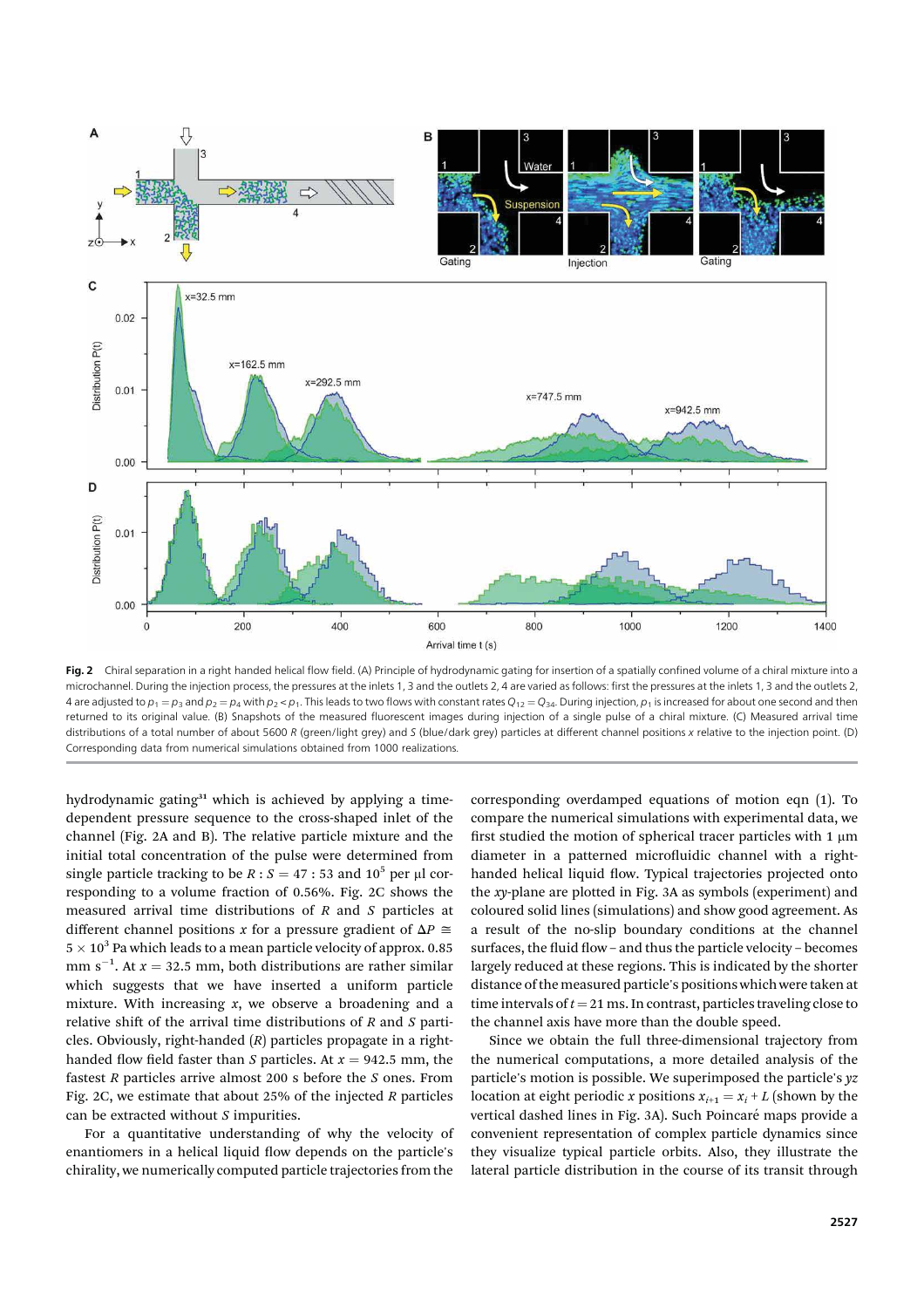

Fig. 3 Particle trajectories and Poincaré maps. (A) Measured (symbols) and simulated (solid lines) trajectories of spherical particles with 1 um diameter flowing from left to right through a patterned channel with a right handed helical flow field. The slanted red areas correspond to the protruding ridges at the top wall. Normalized density plots of Poincaré maps of the particle position within the channel cross section obtained from 1500 simulated trajectories each for (B) spheres, (C) R particles and (D) S particles. Due to the minimization of viscous forces, the spatial distribution of particles strongly depends on their shape and chirality. The filament like structures at the channel walls in (D) are signatures of deterministic particle trajectories (attractors) and arise from the coupling between translational and rotational degrees of freedom. Due to imperfections of the channel structure and a finite particle polydispersity, this effect is less pronounced in experiments. Corresponding Poincaré maps of the particle velocity along the x direction and their y position obtained from simulations and experiments for (E and H) spheres, (F and I) R particles, and (G and J) S particles.

the channel. For spherical tracers the Poincaré map shows a rather uniform and uncorrelated particle distribution within the geometrically accessible channel cross-section. This is consistent with the fact that fluids can be efficiently mixed in such patterned microchannels.<sup>25</sup> For chiral particles a different behaviour is observed. Most trajectories of R particles are confined to a rather narrow region close to the central channel axis (Fig. 3C). The Poincaré map for  $S$  particles shows the opposite behaviour, i.e. a reduction of data points at the channel centre. Obviously, S particles prefer to travel closer to the channel walls (Fig. 3D). To understand why the spatial distributions of R and S particles are different, one has to recall that particles always prefer those positions where their frictional losses with the surrounding liquid become minimal. Therefore, the velocity difference between the particle's surface and the fluid is minimized. For  $R$  particles in a right-hand flow, this is achieved by moving close to the fluid vortex centre. In contrast, the viscous friction for S particles becomes maximum in this region because segments of the particle's surface move even opposite to the fluid flow.

Owing to the inhomogeneous velocity profile within the channel, any difference in the spatial particle distribution must lead to variations in the mean particle velocity. This is shown in Fig. 3E–J where we compare simulated (E–G) and experimentally (H-J) measured Poincaré maps of the particle velocity along the x direction versus their  $\nu$  coordinate. For spherical tracers, the numerical simulations predict a parabolic velocity profile which is also observed in the experimental data (Fig. 3E and H). In addition to such parabolic envelopes, pronounced chirality dependent features are present in the corresponding plots of  $R$ and S particles: for R particles, the simulations and the experimental data show a strong accumulation of data points around the channel centre at  $y = 0$  (Fig. 3F and I). Due to the high flow velocity in that region, R particles travel with around 1050–1400  $\mu$ m s<sup>-1</sup> (Fig. 3F). For S particles, no such accumulation at the channel centre is observed (Fig. 3G and J). As a consequence, they are preferably localized closer to the channel walls where their velocity is small. From the numerical simulations we find that  $R$  and  $S$  particles are transported with an average velocity of 1200  $\mu$ m s<sup>-1</sup> and 1060  $\mu$ m s<sup>-1</sup>, respectively. This difference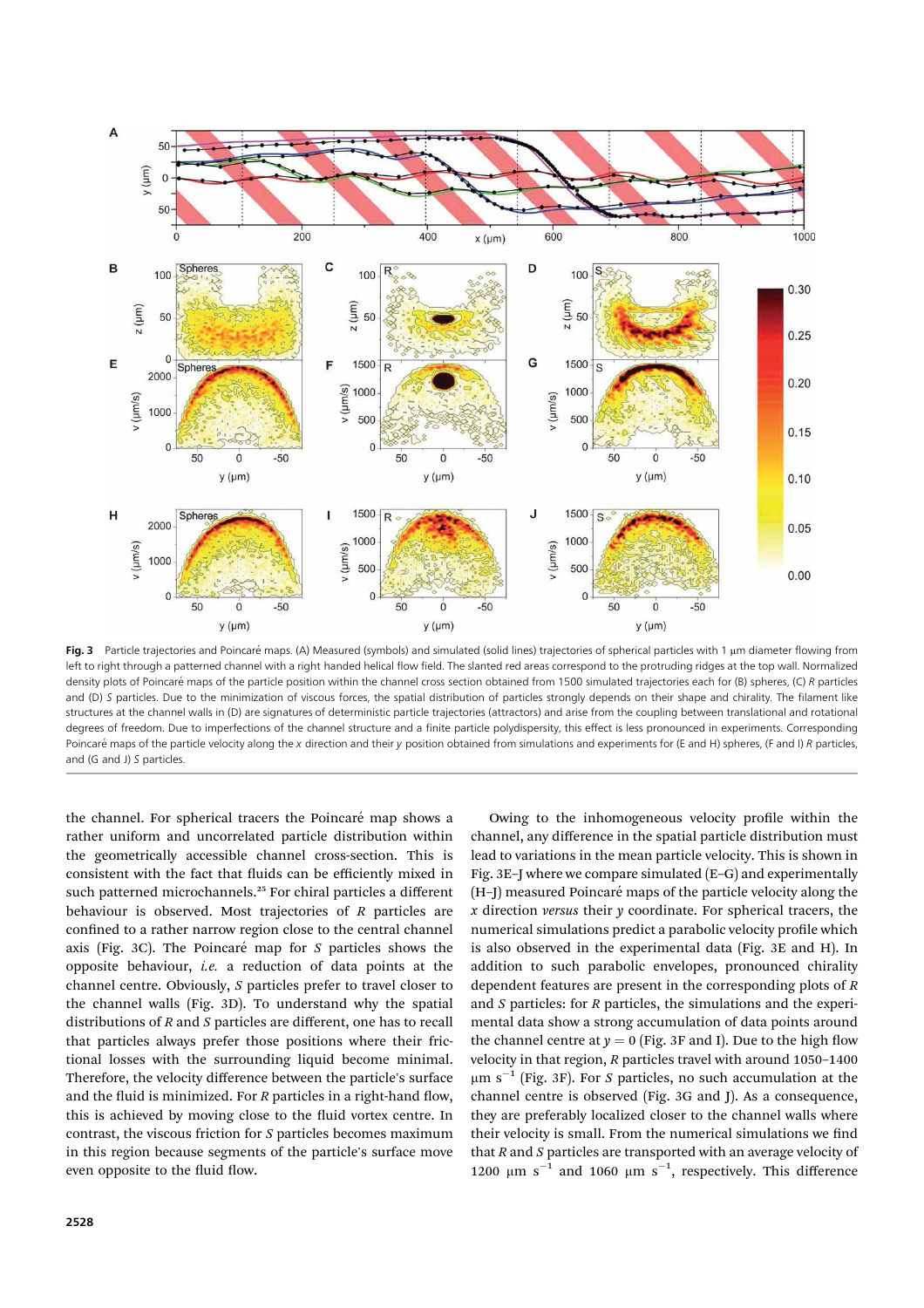

Fig. 4 Separation efficiency obtained by numerical simulations. (A) Average position of the injected particle pulse  $\langle x \rangle$  after 1000 s in a right handed flow field as in Fig. 2D for R (green/light grey) and S (blue/dark grey) particles as a function of the bead radius of the model chiral particle (see Fig. 1A). Green and blue areas correspond to the standard deviations  $\sigma_R$  and  $\sigma_S$ . The inset shows the particle separation efficiency  $\eta = |\langle x \rangle_R \langle x \rangle_S|/(\sigma_R + \sigma_S)$ . Vertical dashed lines correspond to experimental conditions. (B) Dependence of  $\langle x \rangle$  on the Péclet number Pe =  $Iv/D$  with L the spatial period of the patterned channel, v the average fluid velocity in the x direction obtained from the mean value of the computed chiral flow field and  $D$  the particle translational diffusion coefficient. The inset shows the particle separation efficiency vs. the Péclet number. Vertical dashed lines correspond to experimental conditions, *i.e. L* = 146 µm, D = 0.08 µm<sup>2</sup> s <sup>-1</sup>, v = 580 µm s <sup>-1</sup>.

allows for an efficient particle separation as shown in Fig. 2D, where we plot the arrival time distributions from simulated trajectories which show a good agreement with the experimental data in Fig. 2C. In addition to the position of the peaks, also the chirality dependent dispersion of the arrival time distributions is well reproduced. Due to the higher velocity variations observed for  $R$  particles (Fig. 3F and I), the corresponding distributions are much wider than those of S particles (Fig. 3G and J). Both the shift between the arrival time maxima and the chirality dependent dispersion lead to an efficient separation mechanism. Since the distributions of R and S particles at  $x = 0$  are experimentally not accessible, in the simulations we assumed Gaussian distributions with a standard deviation of 25 s each; under these conditions best agreement with the measured arrival time distributions at  $x =$ 32.5 mm is obtained. The simulations predict an even higher separation efficiency compared to our experiments. We attribute these deviations to imperfections in the channel structure and a finite polydispersity in shape and size of the fabricated chiral particles. The overall good agreement, however, suggests that the separation of chiral particles with helical flow fields is robust.

We also studied the separation efficiency as a function of the particle size, *i.e.* the bead radius  $r$  as defined in Fig. 1A. This is shown in Fig. 4A where we plot the average position  $\langle x \rangle$  covered by  $R$  and  $S$  particles vs.  $r$  for the same conditions used in Fig. 2D. The position  $\langle x \rangle$  increases with the bead radius until above  $r > 1.5$  µm a saturation is observed, because then both particle types preferably move close to the channel axis where the flow velocity becomes maximal. We find that the particle separation efficiency for our channel geometry becomes maximized around  $r = 1.2 \mu m$  which is close to the particle dimensions used in our experiments (inset in Fig. 4A). Fig. 4B shows the same data plotted vs. the Péclet number. Viscous forces are proportional to the velocity, therefore the mean particle position and the chiral separation efficiency increase monotonically with the increasing Péclet number. By simple scaling arguments one can estimate from Fig. 4 the lower particle size limit which

can be separated with the channel geometry considered here. Assuming a Péclet number Pe =  $10^6$  required for efficient separation and currently technically achievable pressure heads of 2  $\times$  10<sup>8</sup> Pa (Microfluidics Corp., Newton, MA),<sup>14</sup> it can be estimated from the Hagen–Poiseuille equation that particles of about 120 nm can be separated in a channel with  $3.2 \mu m$  crosssection and 3 cm length. We expect that this size limit can be further reduced by optimizing the geometry of the channels $32$ where chiral separation is achieved. In contrast to our devices where only the upper wall was patterned,  $e.g.$  channels with circular cross-sections which are patterned on the entire inner surface<sup>33</sup> should largely pronounce the vorticity of the fluid flow and thus enhance the separation efficiency for particles in the nanometre range.

#### Acknowledgements

We acknowledge the assistance of Stephen Riedel during the imaging of chiral colloidal particles with the electron microscope and Hans Behringer for his contributions during the development of the numerical code used for the simulations.

#### References

- 1 D. Burke and D. J. Henderson, Br. J. Anaesth., 2002, 88, 563– 576.
- 2 T. J. Maher and D. A. Johnson, Drug Dev. Res., 1991, 24, 149– 156.
- 3 B. Kasprzyk-Hordern, Chem. Soc. Rev., 2010, 39, 4466–4503.
- 4 C. Bicchi, C. Cagliero and P. Rubiolo, Flavour Fragrance J., 2011, 26, 321–325.
- 5 M. Laska and P. Teubner, Chem. Senses, 1999, 24, 161–170.
- 6 J. Botting, Drug News Perspect., 2002, 15, 604–611.
- 7 Chirality, 1992, 4, 338–340.
- 8 G. Gübitz and M. G. Schmid, Biopharm. Drug Dispos., 2001, 22, 291–336.
- 9 B. Chankvetadze, J. Chromatogr., A, 2007, 1168, 45–70.
- 10 M. Makino and M. Doi, Phys. Fluids, 2005, 17, 103605.